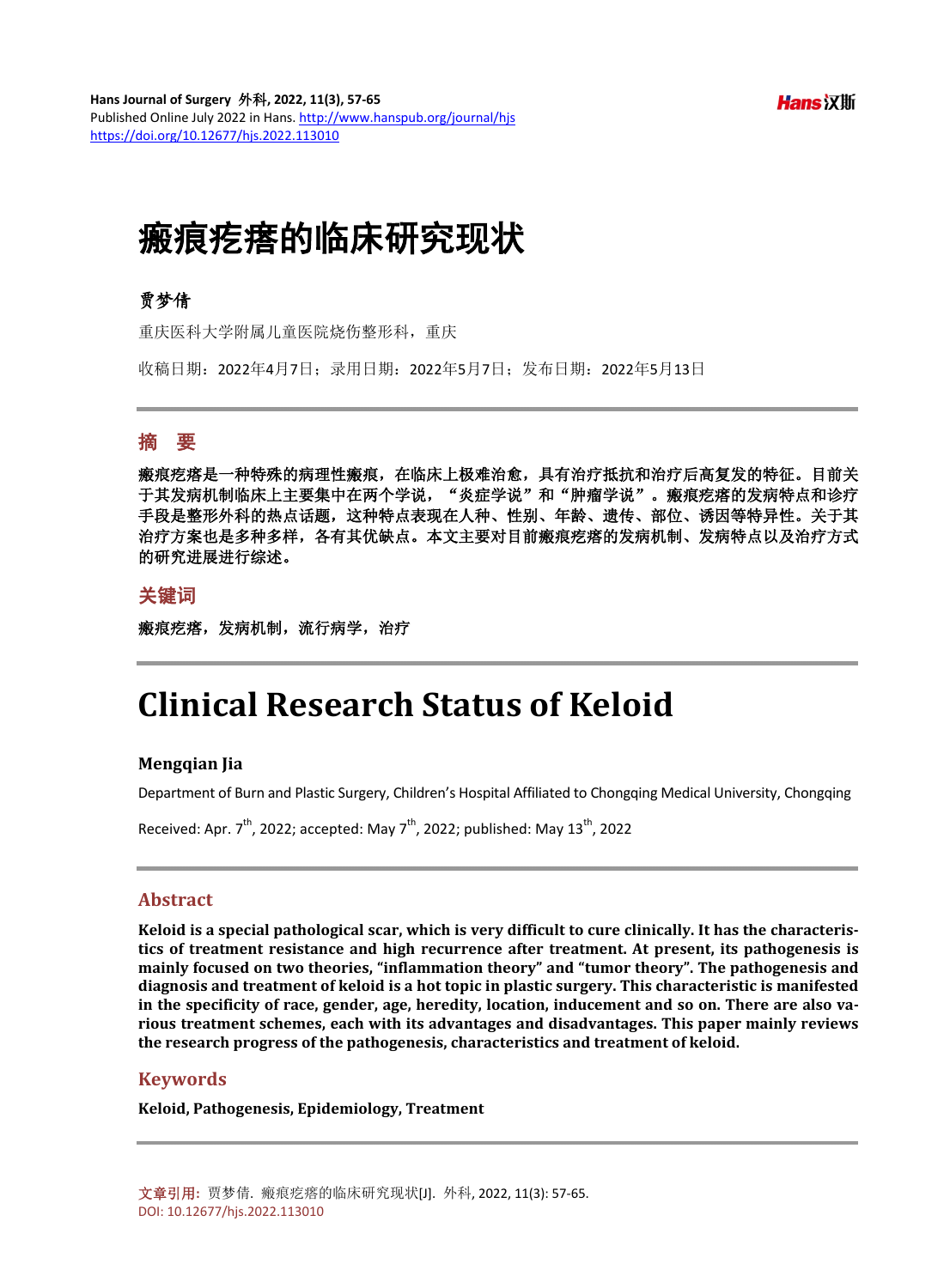Copyright © 2022 by author(s) and Hans Publishers Inc. This work is licensed under the Creative Commons Attribution International License (CC BY 4.0). <http://creativecommons.org/licenses/by/4.0/>



## **1.** 引言

瘢痕是各种皮肤损伤所引起的正常皮肤组织外观形态和组织病理学改变的统称,是人体创伤修复过 程中必然的产物。在伤口愈合过程中,各种外界或自身因素所导致的胶原的合成代谢与降解代谢之间的 平衡被破坏即可形成病理性瘢痕,包括增生性瘢痕和瘢痕疙瘩。临床上根据瘢痕形态不同,分为增生性 瘢痕、瘢痕疙瘩、萎缩性瘢痕和瘢痕癌;根据瘢痕颜色、质地、感觉的不同,分为未成熟和成熟的瘢痕。 瘢痕疙瘩主要表现为类似良性肿瘤的特征,可进行性生长,不断侵蚀周边正常组织,高出皮肤表面、超出 原始损伤范围,一般呈蟹足状,质地较硬,可伴有瘙痒或疼痛。不仅影响美观,而且会引起不适的症状, 严重者甚至影响皮肤、关节等功能,甚至会导致患者的心理问题,瘢痕疙瘩的防治亟需提上日程。目前 其详细的发病机制尚不明确,发病特点也是不尽相同,治疗方式并不统一,以下将对瘢痕疙瘩的研究现 状做个简单的探讨。

## **2.** 瘢痕疙瘩的发病机制

#### **2.1.** 炎症学说

皮肤发生损伤时,受损皮肤会立即开始修复,而这个修复的过程便包括五个阶段,即止血、炎症、 增殖、再上皮化和重塑[\[1\]](#page-5-0),炎症学说主要认为机体修复过程中的炎症反应失衡导致机体的异常修复,进 而形成了病理性瘢痕,包括增生性瘢痕和瘢痕疙瘩。参与瘢痕形成的炎症细胞包括巨噬细胞、淋巴细胞、 肥大细胞和中性粒。而在瘢痕疙瘩组织中,巨噬细胞、T 细胞和肥大细胞都有不同程度的增加[\[2\]](#page-5-1) [\[3\]](#page-5-2)。除 此之外,瘢痕疙瘩组织中存在大量炎症因子,包括 IL-6、IL-8、IL-18、趋化因子样因子-1 (CKLF-1)、环 氧化酶(COX-1)产生的前列腺素(COX-1) [\[4\]](#page-5-3) [\[5\]](#page-5-4), 在瘢痕疙瘩患者的外周血中, IL-8 水平也比正常人高 7 倍[\[6\]](#page-5-5)。NF-kB 家族成员是调节许多关键炎症基因的转录因子,NF-kB 通路在瘢痕疙瘩成纤维细胞中被激 活,其下游基因较正常皮肤的成纤维细胞上调,瘢痕疙瘩组织中成纤维细胞的 NF-kB 蛋白水平和 NF-kB 结合活性也较高[\[7\]](#page-5-6) [\[8\]](#page-5-7)。STAT-3 信号通路是多种细胞因子的下游,是细胞增殖、迁移、分化、凋亡、炎 症以及纤维化的调节器。在瘢痕疙瘩组织中,该信号通路被激活,降低 STAT-3 的表达或抑制其磷酸化 可显著减少胶原的合成和瘢痕疙瘩成纤维细胞的增殖和迁移[\[9\]](#page-5-8) [\[10\]](#page-5-9)。

#### **2.2.** 肿瘤学说

瘢痕疙瘩不会自发消退,会持续生长,侵犯周围正常组织,呈一种类肿瘤的发病特征,而其组织病理学 特点也与肿瘤有相当多类似之处。有研究发现,多种生长因子如 TGF-*β*、IGF-I (Insulin-Like Growth Factors-I)、 PDGF (Platelet Derived Growth Factor)、EGF (Epidermal Growth Factor)等在瘢痕疙瘩组织中存在过表达和分 泌,且瘢痕疙瘩组织对某些生长因子的敏感度也较正常组织明显增强[\[11\]](#page-5-10) [\[12\]](#page-5-11) [\[13\]](#page-6-0),使得瘢痕疙瘩的侵袭性 增加。瘢痕疙瘩组织中抑癌基因 P53 的失活[\[14\]](#page-6-1)以及 ASY、PEA 15、AVEN、ADAM12 等凋亡相关基因的 异常表达[\[15\]](#page-6-2) [\[16\]](#page-6-3)充分显示其类肿瘤特性,为其不受控制的增值提供了理论基础。除此之外,相较于正常皮 肤,瘢痕疙瘩较正常皮肤可能具有更强的血管形成能力[\[17\]](#page-6-4) [\[18\]](#page-6-5)。肿瘤的局部浸润和远处转移的特点与上皮 间充质改变(Epithelial-Mesenchymal Transition, EMT)和上皮细胞极性丧失有重要的关系,而我们在瘢痕疙瘩 组织中也发现了粘附相关基因的表达较正常皮肤降低,间充质标志物和 EMT 标志物的 mRNA 水平升高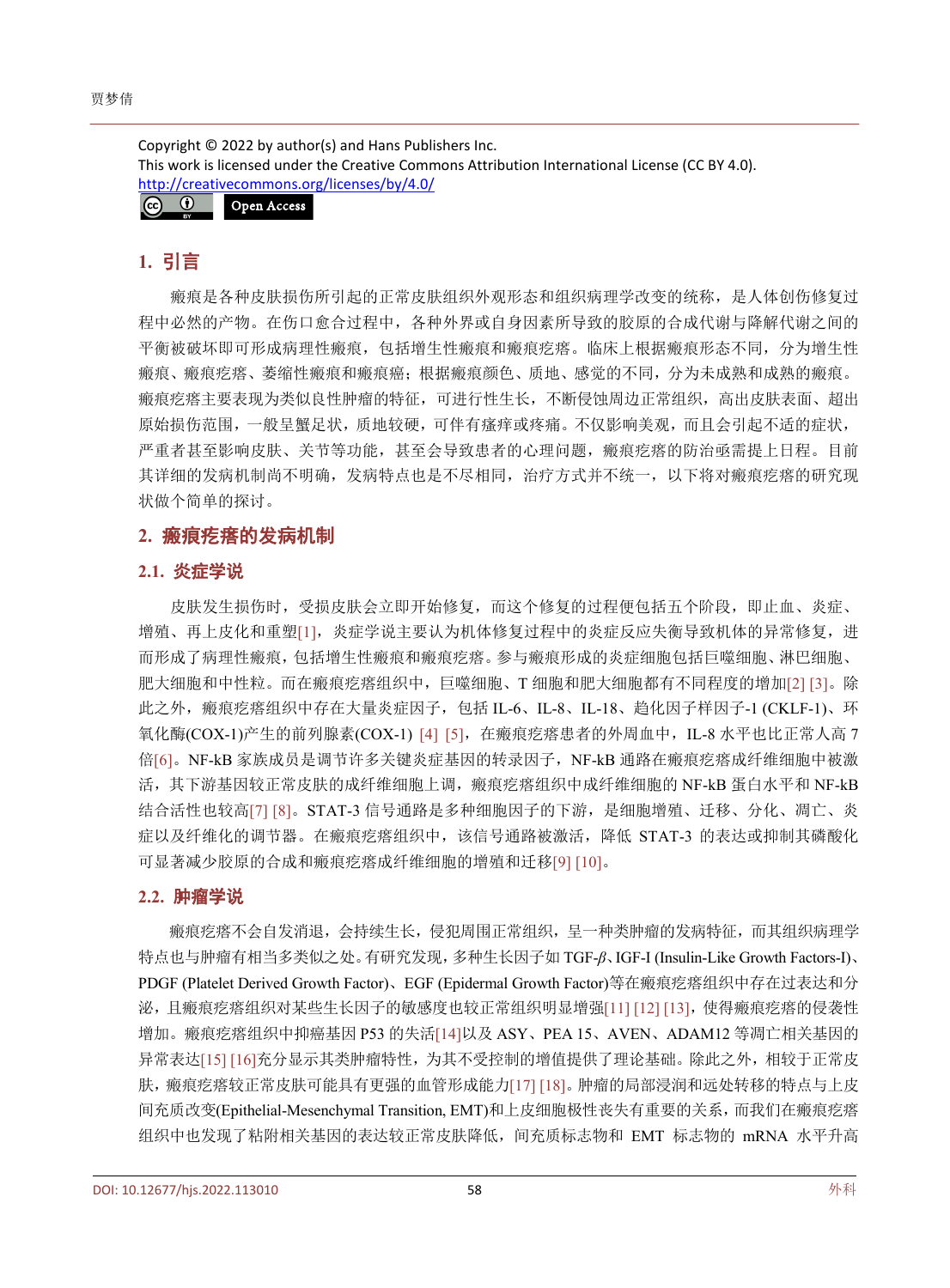[\[19\]](#page-6-6),在体外实验中,一些细胞因子成功诱导了瘢痕疙瘩角质形成细胞发生 EMT [\[20\]](#page-6-7)。能量代谢异常是肿 瘤细胞的特征,在瘢痕疙瘩组织中也存在异常的能量代谢过程[\[21\]](#page-6-8) [\[22\]](#page-6-9) [\[23\]](#page-6-10),包括高乳酸含量、高 ATP 含 量以及高耗氧率,这种异常的能量代谢是否与瘢痕疙瘩打发生发展有关,尚需进一步证实。

#### **3.** 瘢痕疙瘩的发病特点

#### **3.1.** 人种

肤色较深的人种相对于肤色较浅的人种更容易患瘢痕疙瘩[\[24\]](#page-6-11),西班牙裔、非裔美国人和亚洲人都形 成瘢痕疙瘩疤痕的风险都比较高,其中非洲人后裔的患病率最高;据估计,这一比例为 4%~6%, 非裔美 国人种的患病率约为 10% [\[25\]](#page-6-12) [\[26\]](#page-6-13) [\[27\]](#page-6-14)。但据报道,扎伊尔成年人口中这一比例高达 16%,亚裔和西班 牙裔血统的人相对来说不那么容易感染,白人的患病率最低,在英格兰低至 0.09% [\[28\]](#page-6-15) [\[29\]](#page-6-16)。然而关于瘢 痕疙瘩的种族特异性的机制尚不清楚,在目前的研究中,多数猜测与种族遗传有关。

#### **3.2.** 性别

一些报告称,女性患瘢痕疙瘩的可能性比男性高[\[30\]](#page-6-17),这可能与男女之年内分泌的差别有关系[\[31\]](#page-6-18), 也不排除女性对于外观的要求较男性高,从而更愿意去寻求医疗帮助[\[32\]](#page-6-19),而且,相对来说,女性穿耳洞的 几率也高于男性[\[33\]](#page-6-20)。鉴于妊娠期瘢痕疙瘩的高发病率,也有学者猜测,这可能与性激素有一定关系[\[31\]](#page-6-18) [\[34\]](#page-6-21)。

#### **3.3.** 年龄

瘢痕疙瘩可发生在任何年龄,但不同年龄的发病风险有差异[\[35\]](#page-6-22)。年轻人的发病风险普遍较高,主要 集中在 10~30 岁左右[\[30\]](#page-6-17) [\[36\]](#page-6-23)。具体造成这一区别的机制尚不清楚,有学者研究提出[\[31\]](#page-6-18) [\[34\]](#page-6-21), 这可能与 内分泌变化有关,青春期、妊娠期等时期内分泌较活跃可能对瘢痕疙瘩的发生发展起到某些潜在作用, 而瘢痕疙瘩的发病在青春期呈峰值,在妊娠期也有较高发病率的特征也支持这一点。

#### **3.4.** 遗传

瘢痕疙瘩具有遗传易感性,近年来的研究已经证实了瘢痕疙瘩与遗传有关[\[31\]](#page-6-18) [\[37\]](#page-7-0)。有些家庭的多 个成员几代人都患有瘢痕疙瘩。在这些家族中,瘢痕疙瘩倾向于以常染色体显性遗传模式在家族内部差 异性表达,表现为不完全外显的特征。有研究证明,有家族史的人患病风险会增加,而且与散发性瘢痕 疙瘩患者(即无瘢痕疙瘩家族史)相比,家族性瘢痕疙瘩患者往往在多个身体部位出现瘢痕疙瘩,并且有多 个家族成员在相同的不同部位出现瘢痕疙瘩的情况,而且可能患上多个瘢痕疙瘩,程度也更重[\[36\]](#page-6-23)。

#### **3.5.** 部位

不同部位发生瘢痕疙瘩的风险也不同,同一个人同样的受伤方式,在不同的部位可能同时出现正常 瘢痕和瘢痕疙瘩[\[38\]](#page-7-1)。其好发部位主要分布在耳垂、颈部、胸骨、上背部、肩部和上肢,尤其是耳垂和前 胸[\[35\]](#page-6-22),这可能与这些部位的张力过高以及运动时产生一定的拉力有关[\[39\]](#page-7-2)。除此之外,皮脂腺密度高、 胶原蛋白增加和 M1 巨噬细胞数量减少都是瘢痕疙瘩易感皮肤的特征[\[38\]](#page-7-1) [\[40\]](#page-7-3)。

#### **3.6.** 诱因

创伤通常是瘢痕疙瘩疤痕形成的必要先决条件,因为必须对皮肤受到某种形式的刺激才能激发瘢痕 疙瘩的形成,但是不同的受伤方式形成瘢痕疙瘩的可能性不同,所形成的瘢痕疙瘩的特点也有区别[\[41\]](#page-7-4) [42]。除此之外,痤疮、毛囊炎、水痘、带状疱疹和化脓性汗腺炎等炎症性皮肤病也可能导致瘢痕疙瘩的 形成[43]。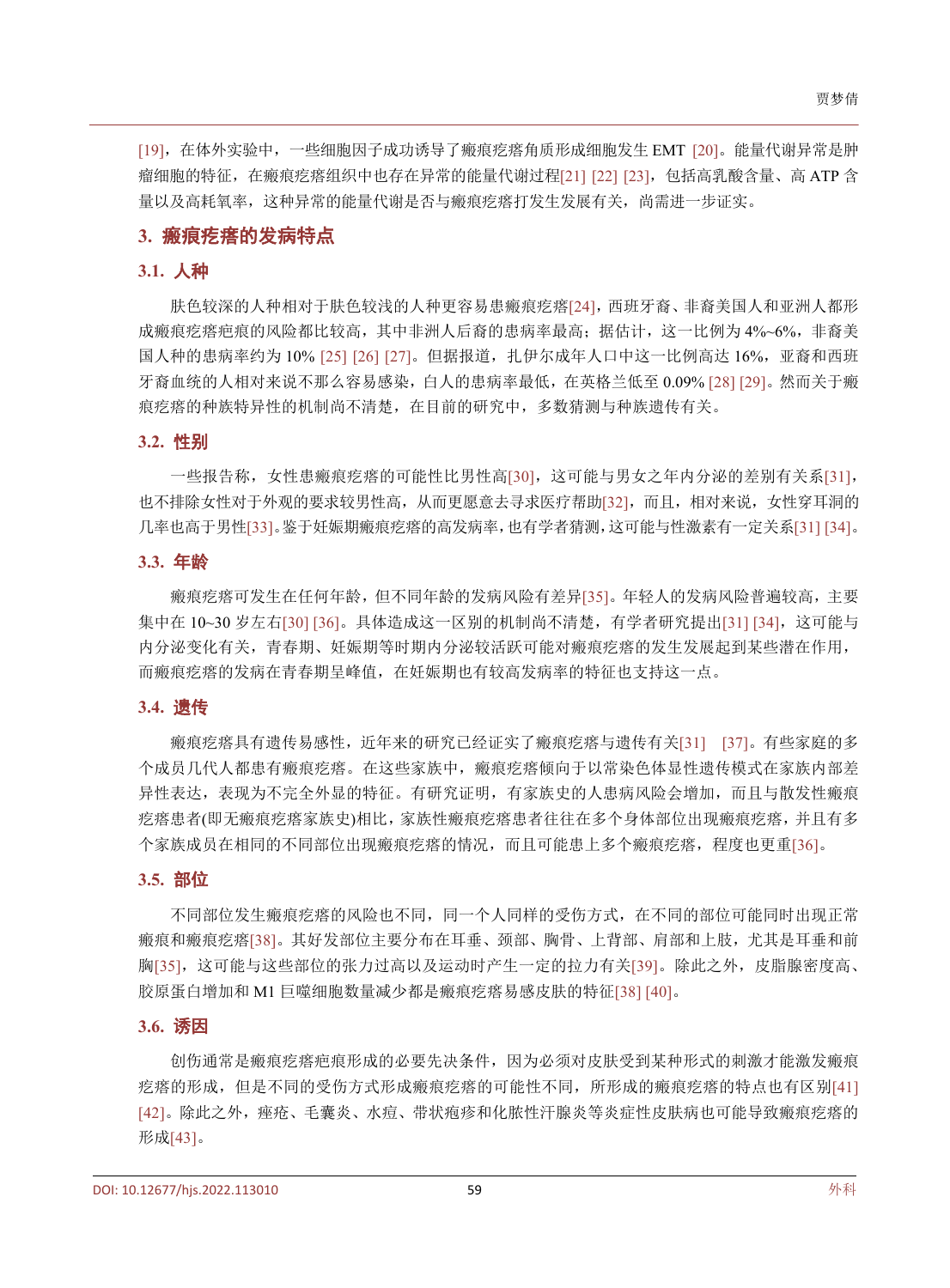### **4.** 瘢痕疙瘩的治疗

#### **4.1.** 非侵入疗法

#### **4.1.1.** 压力疗法

在过去 45 年中,压力疗法不仅是治疗瘢痕疙瘩疤痕的一种选择,也是烧伤疤痕的一线治疗手段[44] [45]。 压力服装疗法可以缓解瘙痒和疼痛,但其缺点是成本高,而且由于服装造成的明显不适,患者依从性差 [46] [47]。瘢痕疙瘩患儿可采用压力疗法治疗,因为与其他侵入性疗法相比,压力疗法副作用很小[\[26\]](#page-6-13)。

#### **4.1.2.** 硅胶薄膜材料

硅胶薄膜硅胶材料也是治疗瘢痕疙瘩的首选[\[35\]](#page-6-22) [48]。研究表明,使用硅胶敷料后,瘢痕疙瘩的改善 率高达 90% [49],明显降低了术后瘢痕疙瘩的发病率[\[44\]](#page-7-5) [50],硅酮材料所制成的薄片和凝胶,也起到同 等的功效[\[51\]](#page-7-6)。但是有个明显的缺点是,大多数硅胶辅料都非常昂贵。

#### **4.1.3.** 洋葱提取物

洋葱提取物的主要成分是槲皮素,它有抗炎、抗菌的作用,除此之外,还对胶原蛋白有一定的抑制 作用[\[52\]](#page-7-7)。槲皮素通过抑制成纤维细胞的增殖和胶原的生成,来起到抑制病理性瘢痕发生发展的作用[\[53\]](#page-7-8)。 除此之外,它还具有抗组胺作用,而组胺会增加成纤维细胞的胶原生成[\[54\]](#page-7-9) [\[55\]](#page-7-10)。但是,它对瘢痕疙瘩的 治疗作用有待于进一步验证[\[25\]](#page-6-12)。

#### **4.2.** 局部注射治疗

#### **4.2.1.** 皮质类固醇激素注射治疗

目前的国际指南建议将皮质类固醇注射作为预防和治疗瘢痕疙瘩的一线疗法[\[41\]](#page-7-4) [\[56\]](#page-7-11)。既可以单独使 用,也可以与其他疗法结合使用[\[57\]](#page-7-12)。皮质类固醇通过减少成纤维细胞增殖、减少胶原合成、改变细胞外 基质成分(如糖胺聚糖)和抑制炎症发挥作用[\[57\]](#page-7-12) [\[58\]](#page-7-13)。病灶内皮质类固醇注射可改善疤痕的柔韧性,减少 疤痕的体积和高度,并导致瘙痒和疼痛等相关症状的快速临床改善[\[26\]](#page-6-13) [\[27\]](#page-6-14) [\[59\]](#page-7-14)。尽管注射治疗过程比较 痛苦,但治疗效果有目共睹,但有效率在 50%到 100%之间,复发率在 9%到 50%之间[\[26\]](#page-6-13) [\[60\]](#page-7-15)。通过将 注射与手术、5-氟尿嘧啶和冷冻疗法等其他治疗相结合,可以改善结果[\[27\]](#page-6-14) [\[58\]](#page-7-13)。其副作用包括疼痛、皮 肤萎缩、色素减退、色素沉着过度和毛细血管扩张[\[60\]](#page-7-15) [\[61\]](#page-8-0)。

#### **4.2.2. 5-**氟尿嘧啶

5-氟尿嘧啶作为瘢痕疙瘩的一种治疗方案已经使用了 25 年多,但其使用仍存在争议[\[62\]](#page-8-1)。5-氟尿嘧 啶是一种含氟嘧啶类似物,也是一种经典的化疗药物。它作为一种细胞毒性剂发挥作用,可以抑制瘢痕 组织中的细胞增殖[\[26\]](#page-6-13) [\[62\]](#page-8-1) [\[63\]](#page-8-2),并已被证明在不引起组织坏死的情况下可以抑制成纤维细胞增殖和促进 成纤维细胞凋亡。它还可以抑制转化生长因子-*β* (Transforming Growth Factor-*β*, TGF-*β*)诱导的 I 型胶原表 达[\[63\]](#page-8-2)。临床上常将病灶内 5-氟尿嘧啶单独使用,与皮质类固醇联合使用,或作为术后辅助治疗,其有 效性在临床已经得到证实,有研究证明,5-氟尿嘧啶联合皮质类固醇对于瘢痕疙瘩的治疗中,有效率最 高可达 95~100% [\[64\]](#page-8-3) [\[65\]](#page-8-4)。5-氟尿嘧啶的副作用包括疼痛、烧灼感、紫癜形成、暂时性色素沉着、皮肤 红斑和溃疡等。病灶内 5-氟尿嘧啶治疗是安全的,目前尚未出现贫血、白细胞减少或血小板减少等全身 并发症的报告[\[66\]](#page-8-5)。

#### **4.2.3.** 博莱霉素

博莱霉素是一种具有抗菌和抗病毒活性的细胞毒性化疗药物[\[66\]](#page-8-5) [\[67\]](#page-8-6)。它诱导细胞凋亡并减少 TGF-*β*1 诱导的胶原合成[\[67\]](#page-8-6) [\[68\]](#page-8-7)。其副作用包括疼痛、注射部位的浅表溃疡和结痂、暂时性色素沉着和皮肤萎缩。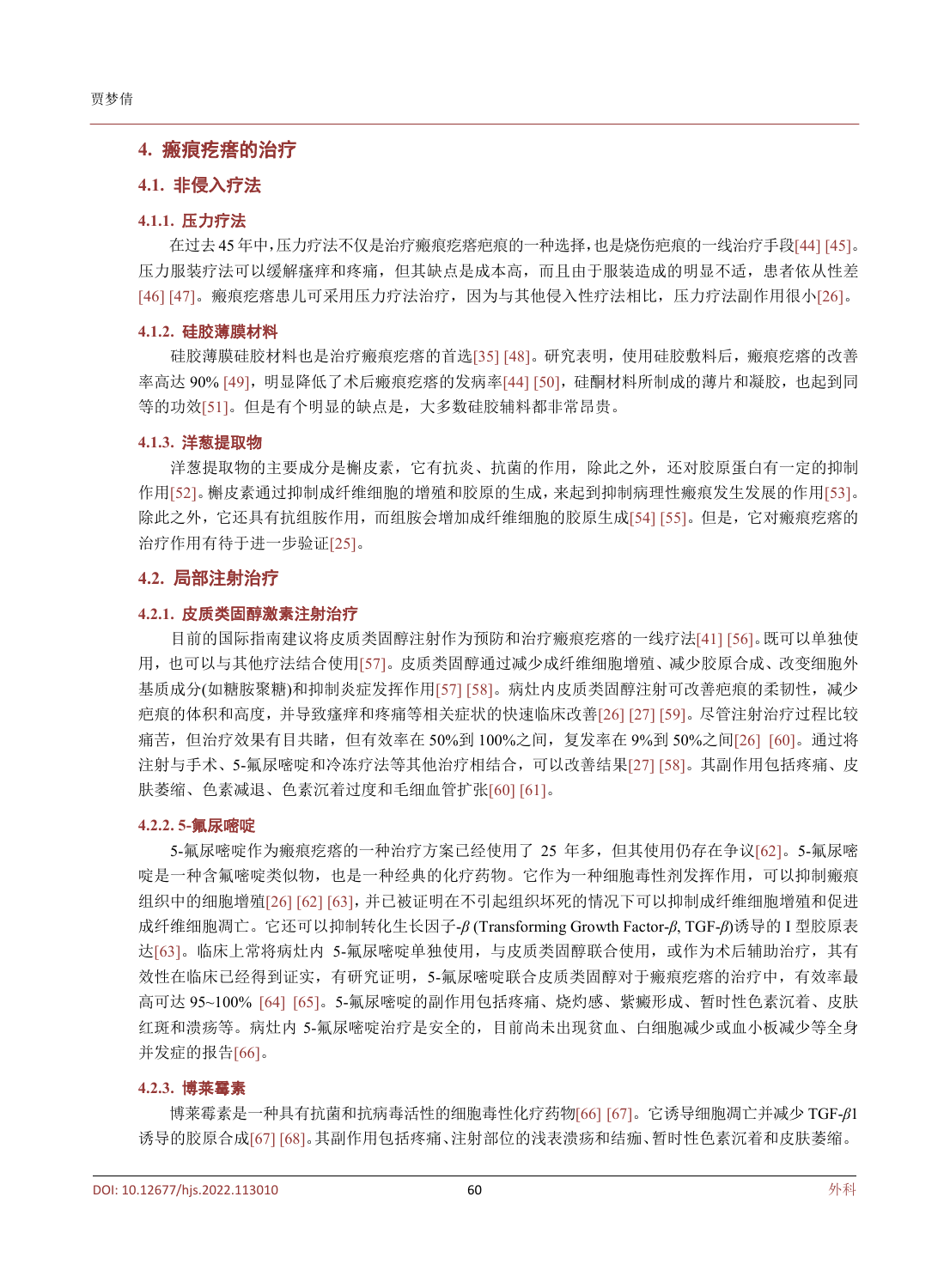目前低剂量皮下注射博莱霉素尚未出现任何全身毒性,如肺毒性、肾毒性、皮肤毒性、肝毒性或骨髓毒性[\[68\]](#page-8-7)。

#### **4.2.4.** 丝裂霉素 **C**

丝裂霉素 C 具有抗肿瘤和抗增殖活性[\[45\]](#page-7-16), 它可以抑制 DNA、RNA 和蛋白质的合成。它还抑制成纤 维细胞增殖,防止细胞分裂,从而减少体外和体内的瘢痕形成[\[68\]](#page-8-7)。使用丝裂霉素 C 来治疗瘢痕疙瘩也 逐渐开始应用于临床。

#### **4.3.** 手术治疗

手术治疗是中、大型瘢痕疙瘩的一线治疗方法。但就目前的治疗效果来看,手术的复发率非常高, 有效减少创周皮肤的张力可以降低瘢痕疙瘩的复发率,合理分布创缘的张力可以减少拉力不均造成的病 理性瘢痕,制定合适的手术方案对于瘢痕疙瘩的预后来说影响很大。一般来说,伤口闭合时应尽量减少 张力和缝线,放松皮肤张力线,留下外翻的伤口边缘,如果因张力过大而导致瘢痕挛缩,则可能需要 Z 形成形术、W 形成形术或各种局部皮瓣[\[69\]](#page-8-8)。

#### **4.4.** 冷冻疗法

冷冻疗法会导致瘢痕疙瘩组织的细胞损伤和坏死。它可以通过接触、喷雾或病灶内注射来给药。病 灶内冷冻疗法将寒冷区域集中在病灶内,因而对正常皮肤的影响最小;它很简单,适用于所有类型的疤 痕,比接触/喷雾疗法更有效[\[70\]](#page-8-9)。冷冻疗法与皮质类固醇注射相结合是瘢痕疙瘩最常用的传统治疗方法。 其最常见的副作用是色素减退,其次是水泡、局部疼痛和色素沉着[\[25\]](#page-6-12) [\[26\]](#page-6-13)。

#### **4.5.** 放射疗法

放射治疗常作为外科手术的辅助手段,研究发现,放射治疗和手术相结合是治疗严重瘢痕疙瘩最有 效的方法[\[27\]](#page-6-14), 在 30 个月的随访中, 复发率降低了 55% [\[25\]](#page-6-12)。它可能通过抑制成纤维细胞的增殖、阻止 成纤维细胞的重新增殖或抑制血管生成来发挥作用[\[71\]](#page-8-10)。放疗的副作用包括急性皮肤反应,如早期的脱皮、 脱毛、色素沉着和红斑,而亚急性和晚期并发症包括疤痕、永久性色素沉着、萎缩、脱皮、毛细血管扩 张、皮下纤维化和数周后的坏死。不建议对孕妇、儿童(12 岁以下)或放射敏感部位(如甲状腺)的瘢痕疙瘩 进行放射治疗。放射治疗的致癌风险抑制是人们所担心的问题,但是目前的研究表明,在放疗后瘢痕疙 瘩疤痕上发生癌症几率并不高[\[72\]](#page-8-11)。

#### **4.6.** 一些新兴的治疗方法

#### **4.6.1. A** 型肉毒毒素

在伤口愈合过程中,肉毒毒素可以减少肌肉的收缩[\[73\]](#page-8-12)。事实上,张力高是瘢痕疙瘩疤痕的原因之一。 在一项前瞻性非对照研究中,皮损内注射肉毒杆菌毒素可改善瘢痕疙瘩,并比皮质类固醇注射更有效地 减少了瘢痕疙瘩的体积[\[66\]](#page-8-5) [\[74\]](#page-8-13)。然而,关于肉毒杆菌毒素的治疗效果,有研究出现了与其相反的结果[\[75\]](#page-8-14) [\[76\]](#page-8-15), 因此, 关于使用 A 型肉毒毒素治疗瘢痕疙瘩, 需要进行更大规模的随机对照研究来确认其疗效。

#### **4.6.2.** 咪喹莫特

咪喹莫特是一种免疫反应调节剂。作为一种 T 淋巴细胞样受体激动剂,它增加促炎细胞因子肿瘤坏  $E$ 因子-α、干扰素-α 和白细胞介素 1、6、8 和 12 的产生。此外,它还可以诱导瘢痕疙瘩组织中凋亡基因 的表达[\[76\]](#page-8-15)。荟萃分析结果表明,瘢痕疙瘩手术后接受咪喹莫特乳膏辅助治疗的患者的瘢痕疙瘩复发率约 为 24.7% [\[77\]](#page-8-16), 这较单纯手术治疗复发率降低了很多, 虽然如此, 但目前其治疗效果仍然存疑[\[78\]](#page-8-17) [\[79\]](#page-8-18)。 据报道,其副作用包括疼痛、色素沉着和其他局部皮肤反应如刺激、红斑、糜烂和结痂[\[57\]](#page-7-12)。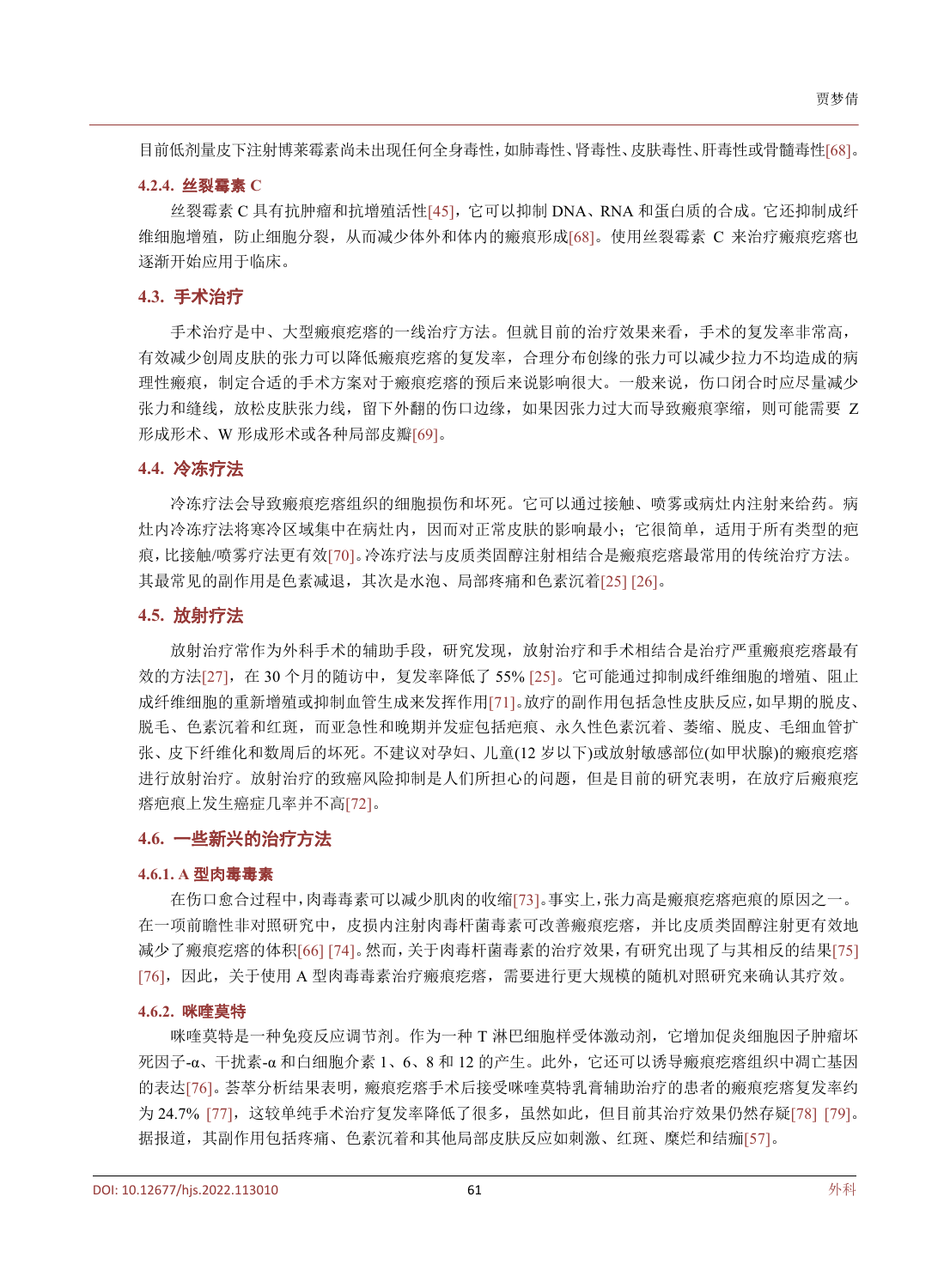#### **4.6.3.** 干扰素

干扰素是具有抗增殖、抗纤维化和抗病毒作用的一种细胞因子[\[67\]](#page-8-6)。其能增加胶原蛋白的分解[\[46\]](#page-7-17)。 尽管干扰素对瘢痕疙瘩有很好的疗效,但其治疗费用昂贵,且治疗效果仍存在争议[\[27\]](#page-6-14) [\[76\]](#page-8-15)。此外,干扰 素注射过程比较痛苦,可能需要同时进行局部麻醉[\[27\]](#page-6-14)。不良反应包括全身流感样症状(73.7%),以及注 射部位的疼痛和炎症[\[57\]](#page-7-12)。

除此之外,瘢痕疙瘩的治疗药物还有 TGF-*β*、血管紧张素转换酶抑制剂、钙通道阻滞剂、他克莫司、 阿莫西芬等,但其属于新兴的治疗方式,尽管有些药物在临床上已经取得了很客观的治疗效果,但目前 应用尚未普遍,尚缺乏更大规模的随机对照研究来确认其疗效,且其副作用也常常让人望而却步[\[80\]](#page-8-19)。

#### **5.** 总结

上述概述了瘢痕疙瘩的研究现状,包括发病机制、发病特点和治疗方式。瘢痕疙瘩所造成的创伤除 带给患者组织功能的影响之外,也带来了无尽的心理压力,在临床上,其难治性及高复发率的特征也给 临床医师带来巨大的挑战,目前暂没有作为金标准的明确的治疗方法可以使治疗有效率达到 100%,这就需 要临床上结合患者的实际情况,做出最优方案,尽可能降低其复发,并且降低患者的治疗痛苦,除此之 外,结合瘢痕疙瘩的发病机制及发病特点,对瘢痕疙瘩的高危人群做出针对性的预防措施也是至关重要。

## 参考文献

- <span id="page-5-0"></span>[1] Rodrigues, M., Kosaric, N., Bonham, C.A., *et al*. (2019) Wound Healing: A Cellular Perspective. *Physiological Reviews*, **99**, 665-706. <https://doi.org/10.1152/physrev.00067.2017>
- <span id="page-5-1"></span>[2] Shaker, S.A., Ayuob, N.N. and Hajrah, N.H. (2011) Cell Talk: A Phenomenon Observed in the Keloid Scar by Immunohistochemical Study. *Applied Immunohistochemistry & Molecular Morphology*, **19**, 153-159. <https://doi.org/10.1097/PAI.0b013e3181efa2ef>
- <span id="page-5-2"></span>[3] Gauglitz, G.G., Korting, H.C., Pavicic, T., *et al*. (2011) Hypertrophic Scarring and Keloids: Pathomechanisms and Current and Emerging Treatment Strategies. *Molecular Medicine*, **17**, 113-125. <https://doi.org/10.2119/molmed.2009.00153>
- <span id="page-5-3"></span>[4] Zhang, M., Xu, Y., Liu, Y., *et al*. (2016) Chemokine-Like Factor 1 (CKLF-1) Is Overexpressed in Keloid Patients: A Potential Indicating Factor for Keloid-Predisposed Individuals. *Medicine* (*Baltimore*), **95**, e3082. <https://doi.org/10.1097/MD.0000000000003082>
- <span id="page-5-4"></span>[5] Abdou, A.G., Maraee, A.H. and Saif, H.F. (2014) Immunohistochemical Evaluation of COX-1 and COX-2 Expression in Keloid and Hypertrophic Scar. *The American Journal of Dermatopathology*, **36**, 311-317. <https://doi.org/10.1097/DAD.0b013e3182a27b83>
- <span id="page-5-5"></span>[6] Tanaka, R., Umeyama, Y., Hagiwara, H., *et al*. (2019) Keloid Patients Have Higher Peripheral Blood Endothelial Progenitor Cell Counts and CD34(+) Cells with Normal Vasculogenic and Angiogenic Function That Overexpress Vascular Endothelial Growth Factor and Interleukin-8. *International Journal of Dermatology*, **58**, 1398-1405. <https://doi.org/10.1111/ijd.14575>
- <span id="page-5-6"></span>[7] Messadi, D.V., Doung, H.S., Zhang, Q., *et al*. (2004) Activation of NFkappaB Signal Pathways in Keloid Fibroblasts. *Archives of Dermatological Research*, **296**, 125-133. <https://doi.org/10.1007/s00403-004-0487-y>
- <span id="page-5-7"></span>[8] Makino, S., Mitsutake, N., Nakashima, M., *et al*. (2008) DHMEQ, a Novel NF-kappaB Inhibitor, Suppresses Growth and Type I Collagen Accumulation in Keloid Fibroblasts. *Journal of Dermatological Science*, **51**, 171-180. <https://doi.org/10.1016/j.jdermsci.2008.03.003>
- <span id="page-5-8"></span>[9] Fujita, M., Yamamoto, Y., Jiang, J.J., *et al*. (2019) NEDD4 Is Involved in Inflammation Development during Keloid Formation. *Journal of Investigative Dermatology*, **139**, 333-341. <https://doi.org/10.1016/j.jid.2018.07.044>
- <span id="page-5-9"></span>[10] Lim, C.P., Phan, T.T., Lim, I.J., *et al*. (2006) Stat3 Contributes to Keloid Pathogenesis via Promoting Collagen Production, Cell Proliferation and Migration. *Oncogene*, **25**, 5416-5425. <https://doi.org/10.1038/sj.onc.1209531>
- <span id="page-5-10"></span>[11] Haisa, M., Okochi, H. and Grotendorst, G.R. (1994) Elevated Levels of PDGF Alpha Receptors in Keloid Fibroblasts Contribute to an Enhanced Response to PDGF. *Journal of Investigative Dermatology*, **103**, 560-563. <https://doi.org/10.1111/1523-1747.ep12396856>
- <span id="page-5-11"></span>[12] Younai, S., Nichter, L.S., Wellisz, T., *et al*. (1994) Modulation of Collagen Synthesis by Transforming Growth Factor-Beta in Keloid and Hypertrophic Scar Fibroblasts. *Annals of Plastic Surgery*, **33**, 148-151.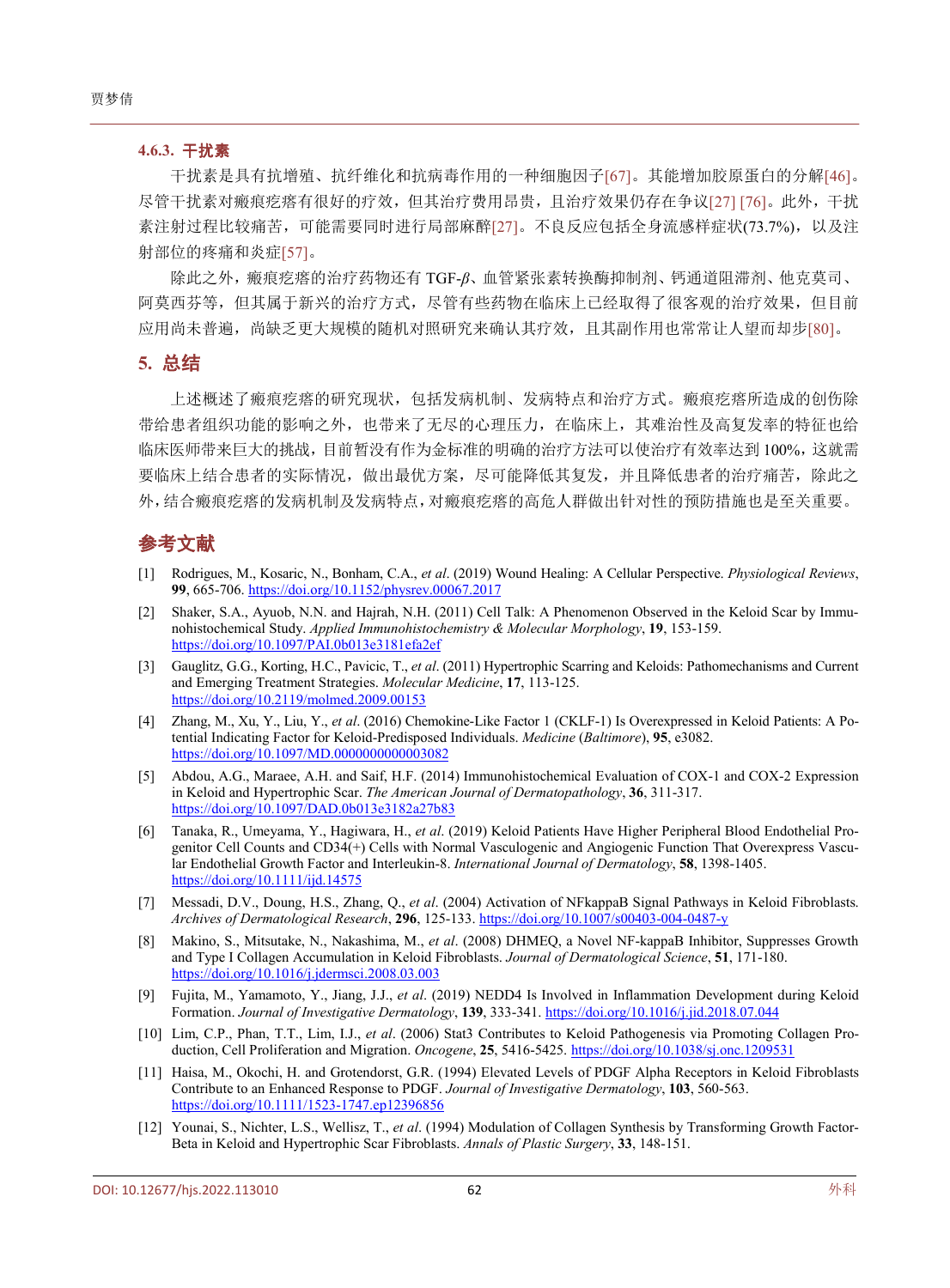<https://doi.org/10.1097/00000637-199408000-00005>

- <span id="page-6-0"></span>[13] Ohtsuru, A., Yoshimoto, H., Ishihara, H., *et al*. (2000) Insulin-Like Growth Factor-I (IGF-I)/IGF-I Receptor Axis and Increased Invasion Activity of Fibroblasts in Keloid. *Endocrine Journal*, **47**, S41-S44. [https://doi.org/10.1507/endocrj.47.SupplMarch\\_S41](https://doi.org/10.1507/endocrj.47.SupplMarch_S41)
- <span id="page-6-1"></span>[14] De Felice, B., Wilson, R.R., Nacca, M., *et al*. (2004) Molecular Characterization and Expression of p63 Isoforms in Human Keloids. *Molecular Genetics and Genomics*, **272**, 28-34. <https://doi.org/10.1007/s00438-004-1034-4>
- <span id="page-6-2"></span>[15] Satish, L., Lyons-Weiler, J., Hebda, P.A., *et al*. (2006) Gene Expression Patterns in Isolated Keloid Fibroblasts. *Wound Repair and Regeneration*, **14**, 463-470. <https://doi.org/10.1111/j.1743-6109.2006.00135.x>
- <span id="page-6-3"></span>[16] Seifert, O., Bayat, A., Geffers, R., *et al*. (2008) Identification of Unique Gene Expression Patterns within Different Lesional Sites of Keloids. *Wound Repair and Regeneration*, **16**, 254-265. <https://doi.org/10.1111/j.1524-475X.2007.00343.x>
- <span id="page-6-4"></span>[17] Yoo, M.G. and Kim, I.H. (2014) Keloids and Hypertrophic Scars: Characteristic Vascular Structures Visualized by Using Dermoscopy. *Annals of Dermatology*, **26**, 603-609. <https://doi.org/10.5021/ad.2014.26.5.603>
- <span id="page-6-5"></span>[18] Jumper, N., Paus, R. and Bayat, A. (2015) Functional Histopathology of Keloid Disease. *Histology and Histopathology*, **30**, 1033-1057.
- <span id="page-6-6"></span>[19] Hahn, J.M., Glaser, K., McFarland, K.L., *et al*. (2013) Keloid-Derived Keratinocytes Exhibit an Abnormal Gene Expression Profile Consistent with a Distinct Causal Role in Keloid Pathology. *Wound Repair and Regeneration*, **21**, 530-544. <https://doi.org/10.1111/wrr.12060>
- <span id="page-6-7"></span>[20] Ma, X., Chen, J., Xu, B., *et al*. (2015) Keloid-Derived Keratinocytes Acquire a Fibroblast-Like Appearance and an Enhanced Invasive Capacity in a Hypoxic Microenvironment *in Vitro*. *International Journal of Molecular Medicine*, **35**, 1246-1256. <https://doi.org/10.3892/ijmm.2015.2135>
- <span id="page-6-8"></span>[21] Ichioka, S. ando, T., Shibata, M., *et al*. (2008) Oxygen Consumption of Keloids and Hypertrophic Scars. *Annals of Plastic Surgery*, **60**, 194-197. <https://doi.org/10.1097/SAP.0b013e318053ec1d>
- <span id="page-6-9"></span>[22] Kemble, J.V. and Brown, R.F. (1976) Enzyme Activity in Human Scars, Hypertrophic Scars and Keloids. *British Journal of Dermatology*, **94**, 301-305. <https://doi.org/10.1111/j.1365-2133.1976.tb04387.x>
- <span id="page-6-10"></span>[23] Ueda, K., Furuya, E., Yasuda, Y., *et al*. (1999) Keloids Have Continuous High Metabolic Activity. *Plastic and Reconstructive Surgery*, **104**, 694-698. <https://doi.org/10.1097/00006534-199909010-00012>
- <span id="page-6-11"></span>[24] Juckett, G. and Hartman-Adams, H. (2009) Management of Keloids and Hypertrophic Scars. *American Family Physician*, **80**, 253-260.
- <span id="page-6-12"></span>[25] Mari, W., Alsabri, S.G., Tabal, N., *et al*. (2015) Novel Insights on Understanding of Keloid Scar: Article Review. *Journal of the American College of Clinical Wound Specialists*, **7**, 1-7. <https://doi.org/10.1016/j.jccw.2016.10.001>
- <span id="page-6-13"></span>[26] Poetschke, J. and Gauglitz, G.G. (2016) Current Options for the Treatment of Pathological Scarring. *Journal of the American College of Clinical Wound Specialists*, **14**, 467-477. <https://doi.org/10.1111/ddg.13027>
- <span id="page-6-14"></span>[27] Arno, A.I., Gauglitz, G.G., Barret, J.P., *et al*. (2014) Up-to-Date Approach to Manage Keloids and Hypertrophic Scars: A Useful Guide. *Burns*, **40**, 1255-1266. <https://doi.org/10.1016/j.burns.2014.02.011>
- <span id="page-6-15"></span>[28] LeFlore, I.C. (1980) Misconceptions Regarding Elective Plastic Surgery in the Black Patient. *Journal of the National Medical Association*, **72**, 947-948.
- <span id="page-6-16"></span>[29] Bloom, D. (1956) Heredity of Keloids; Review of the Literature and Report of a Family with Multiple Keloids in Five Generations. *New York State Journal of Medicine*, **56**, 511-519.
- <span id="page-6-17"></span>[30] Young, W.G., Worsham, M.J., Joseph, C.L., *et al*. (2014) Incidence of Keloid and Risk Factors Following Head and Neck Surgery. *JAMA Facial Plastic Surgery*, **16**, 379-380. <https://doi.org/10.1001/jamafacial.2014.113>
- <span id="page-6-18"></span>[31] Glass, D.A. 2nd (2017) Current Understanding of the Genetic Causes of Keloid Formation.*Journal of Investigative Dermatology Symposium Proceedings*, **18**, S50-S53. <https://doi.org/10.1016/j.jisp.2016.10.024>
- <span id="page-6-19"></span>[32] Burd, A. (2006) Keloid Epidemiology: Population Based Studies Needed. *Journal of Plastic*, *Reconstructive & Aesthetic Surgery*, **59**, 105. <https://doi.org/10.1016/j.bjps.2005.07.012>
- <span id="page-6-20"></span>[33] Ly, N. and McCaig, L.F. (2002) National Hospital Ambulatory Medical Care Survey: 2000 Outpatient Department Summary. *Advance Data*, No. 327, 1-27.
- <span id="page-6-21"></span>[34] Huang, C. and Ogawa, R. (2013) Pharmacological Treatment for Keloids. *Expert Opinion on Pharmacotherapy*, **14**, 2087-2100. <https://doi.org/10.1517/14656566.2013.826651>
- <span id="page-6-22"></span>[35] Monstrey, S., Middelkoop, E., Vranckx, J.J., *et al*. (2014) Updated Scar Management PRACTICAL Guidelines: Non-Invasive And Invasive Measures. *Journal of Plastic*, *Reconstructive & Aesthetic Surgery*, **67**, 1017-1025. <https://doi.org/10.1016/j.bjps.2014.04.011>
- <span id="page-6-23"></span>[36] Lu, W.S., Zheng, X.D., Yao, X.H., *et al*. (2015) Clinical and Epidemiological Analysis of Keloids in Chinese Patients.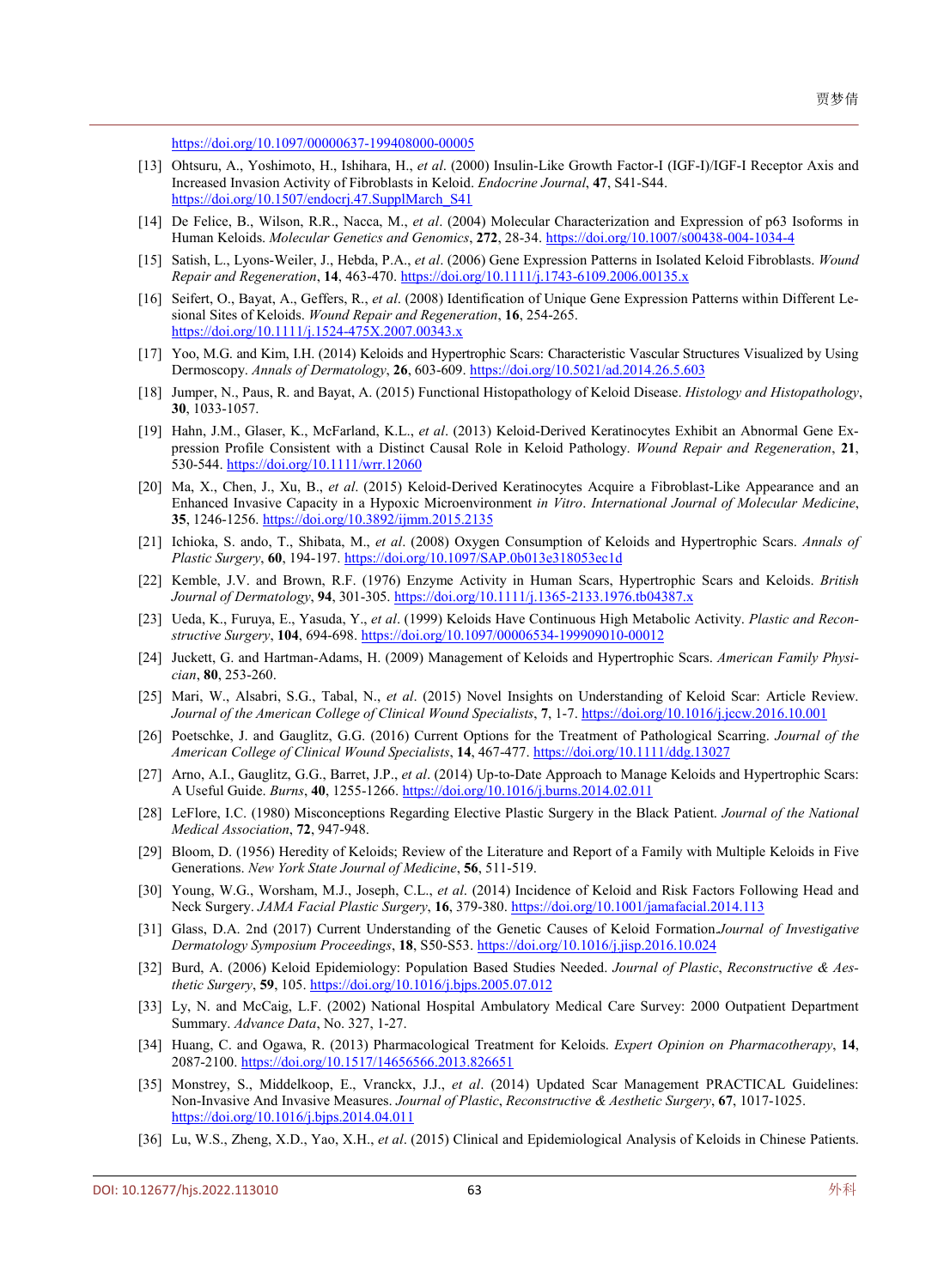*Archives of Dermatological Research*, **307**, 109-114. <https://doi.org/10.1007/s00403-014-1507-1>

- <span id="page-7-0"></span>[37] Shih, B., Garside, E., McGrouther, D.A., *et al*. (2010) Molecular Dissection of Abnormal Wound Healing Processes Resulting in Keloid Disease. *Wound Repair and Regeneration*, **18**, 139-153. <https://doi.org/10.1111/j.1524-475X.2009.00553.x>
- <span id="page-7-1"></span>[38] Al-Attar, A., Mess, S., Thomassen, J.M., *et al*. (2006) Keloid Pathogenesis and Treatment. *Plastic and Reconstructive Surgery*, **117**, 286-300. <https://doi.org/10.1097/01.prs.0000195073.73580.46>
- <span id="page-7-2"></span>[39] Ogawa, R., Okai, K., Tokumura, F., *et al*. (2012) The Relationship between Skin Stretching/Contraction and Pathologic Scarring: The Important Role of Mechanical Forces in Keloid Generation. *Wound Repair and Regeneration*, **20**, 149-157. <https://doi.org/10.1111/j.1524-475X.2012.00766.x>
- <span id="page-7-3"></span>[40] Butzelaar, L., Niessen, F.B., Talhout, W., *et al*. (2017) Different Properties of Skin of Different Body Sites: The Root of Keloid Formation? *Wound Repair and Regeneration*, **25**, 758-766. <https://doi.org/10.1111/wrr.12574>
- <span id="page-7-4"></span>[41] Gold, M.H., Berman, B., Clementoni, M.T., *et al*. (2014) Updated International Clinical Recommendations on Scar Management: Part 1—Evaluating the Evidence. *Dermatologic Surgery*, **40**, 817-824.
- [42] Robles, D.T. and Berg, D. (2007) Abnormal Wound Healing: Keloids. *Clinics in Dermatology*, **25**, 26-32. <https://doi.org/10.1016/j.clindermatol.2006.09.009>
- [43] Bran, G.M., Goessler, U.R., Hormann, K., *et al*. (2009) Keloids: Current Concepts of Pathogenesis (Review). *International Journal of Molecular Medicine*, **24**, 283-293. [https://doi.org/10.3892/ijmm\\_00000231](https://doi.org/10.3892/ijmm_00000231)
- <span id="page-7-5"></span>[44] Goldenberg, G. and Luber, A.J. (2013) Use of Intralesional Cryosurgery as an Innovative Therapy for Keloid Scars and a Review of Current Treatments. *The Journal of Clinical and Aesthetic Dermatology*, **6**, 23-26.
- <span id="page-7-16"></span>[45] Huang, C. and Ogawa, R. (2013) Roles of Lipid Metabolism in Keloid Development. *Lipids in Health and Disease*, **12**, 60. <https://doi.org/10.1186/1476-511X-12-60>
- <span id="page-7-17"></span>[46] Macintyre, L. and Baird, M. (2006) Pressure Garments for Use in the Treatment of Hypertrophic Scars—A Review of the Problems Associated with Their Use. *Burns*, **32**, 10-15. <https://doi.org/10.1016/j.burns.2004.06.018>
- [47] Ripper, S., Renneberg, B., Landmann, C., *et al*. (2009) Adherence to Pressure Garment Therapy in Adult Burn Patients. *Burns*, **35**, 657-664. <https://doi.org/10.1016/j.burns.2009.01.011>
- [48] Mustoe, T.A. (2008) Evolution of Silicone Therapy and Mechanism of Action in Scar Management. *Aesthetic Plastic Surgery*, **32**, 82-92. <https://doi.org/10.1007/s00266-007-9030-9>
- [49] Mustoe, T.A., Cooter, R.D., Gold, M.H., *et al*. (2002) International Clinical Recommendations on Scar Management. *Plastic and Reconstructive Surgery*, **110**, 560-571. <https://doi.org/10.1097/00006534-200208000-00031>
- [50] Butler, P.D., Longaker, M.T. and Yang, G.P. (2008) Current Progress in Keloid Research and Treatment. *Journal of the American College of Surgeons*, **206**, 731-741. <https://doi.org/10.1016/j.jamcollsurg.2007.12.001>
- <span id="page-7-6"></span>[51] de Oliveira, G.V., Nunes, T.A., Magna, L.A., *et al*. (2001) Silicone versus Nonsilicone Gel Dressings: A Controlled Trial. *Dermatologic Surgery*, **27**, 721-726. <https://doi.org/10.1097/00042728-200108000-00005>
- <span id="page-7-7"></span>[52] Saulis, A.S., Mogford, J.H. and Mustoe, T.A. (2002) Effect of Mederma on Hypertrophic Scarring in the Rabbit Ear Model. *Plastic and Reconstructive Surgery*, **110**, 177-183. <https://doi.org/10.1097/00006534-200207000-00029>
- <span id="page-7-8"></span>[53] Wong, T.W., Chiu, H.C. and Chang, C.H., *et al*. (1996) Silicone Cream Occlusive Dressing—A Novel Noninvasive Regimen in the Treatment of Keloid. *Dermatology*, 192, 329-333. <https://doi.org/10.1159/000246405>
- <span id="page-7-9"></span>[54] Kikuchi, K., Kadono, T. and Takehara, K. (1995) Effects of Various Growth Factors and Histamine on Cultured Keloid Fibroblasts. *Dermatology*, **190**, 4-8. <https://doi.org/10.1159/000246625>
- <span id="page-7-10"></span>[55] Kupietzky, A. and Levi-Schaffer, F. (1996) The Role of Mast Cell-Derived Histamine in the Closure of an *in Vitro* Wound. *Inflammation Research*, **45**, 176-180. <https://doi.org/10.1007/BF02285158>
- <span id="page-7-11"></span>[56] Gold, M.H., McGuire, M., Mustoe, T.A., *et al*. (2014) Updated International Clinical Recommendations on Scar Management: Part 2—Algorithms for Scar Prevention and Treatment. *Dermatologic Surgery*, **40**, 825-831.
- <span id="page-7-12"></span>[57] Berman, B., Maderal, A. and Raphael, B. (2017) Keloids and Hypertrophic Scars: Pathophysiology, Classification, and Treatment. *Dermatologic Surgery*, **43**, S3-S18. <https://doi.org/10.1097/DSS.0000000000000819>
- <span id="page-7-13"></span>[58] Wolfram, D., Tzankov, A., Pülzl, P., *et al*. (2009) Hypertrophic Scars and Keloids—A Review of Their Pathophysiology, Risk Factors, and Therapeutic Management. *Dermatologic Surgery*, **35**, 171-181. <https://doi.org/10.1111/j.1524-4725.2008.34406.x>
- <span id="page-7-14"></span>[59] Atiyeh, B.S. (2007) Nonsurgical Management of hypertrophic scars: Evidence-Based Therapies, Standard Practices, and Emerging Methods. *Aesthetic Plastic Surgery*, **31**, 468-492. <https://doi.org/10.1007/s00266-006-0253-y>
- <span id="page-7-15"></span>[60] Robles, D.T., Moore, E., Draznin, M., *et al*. (2007) Keloids: Pathophysiology and Management. *Dermatology Online Journal*, **13**, 9. <https://doi.org/10.5070/D32M43548R>